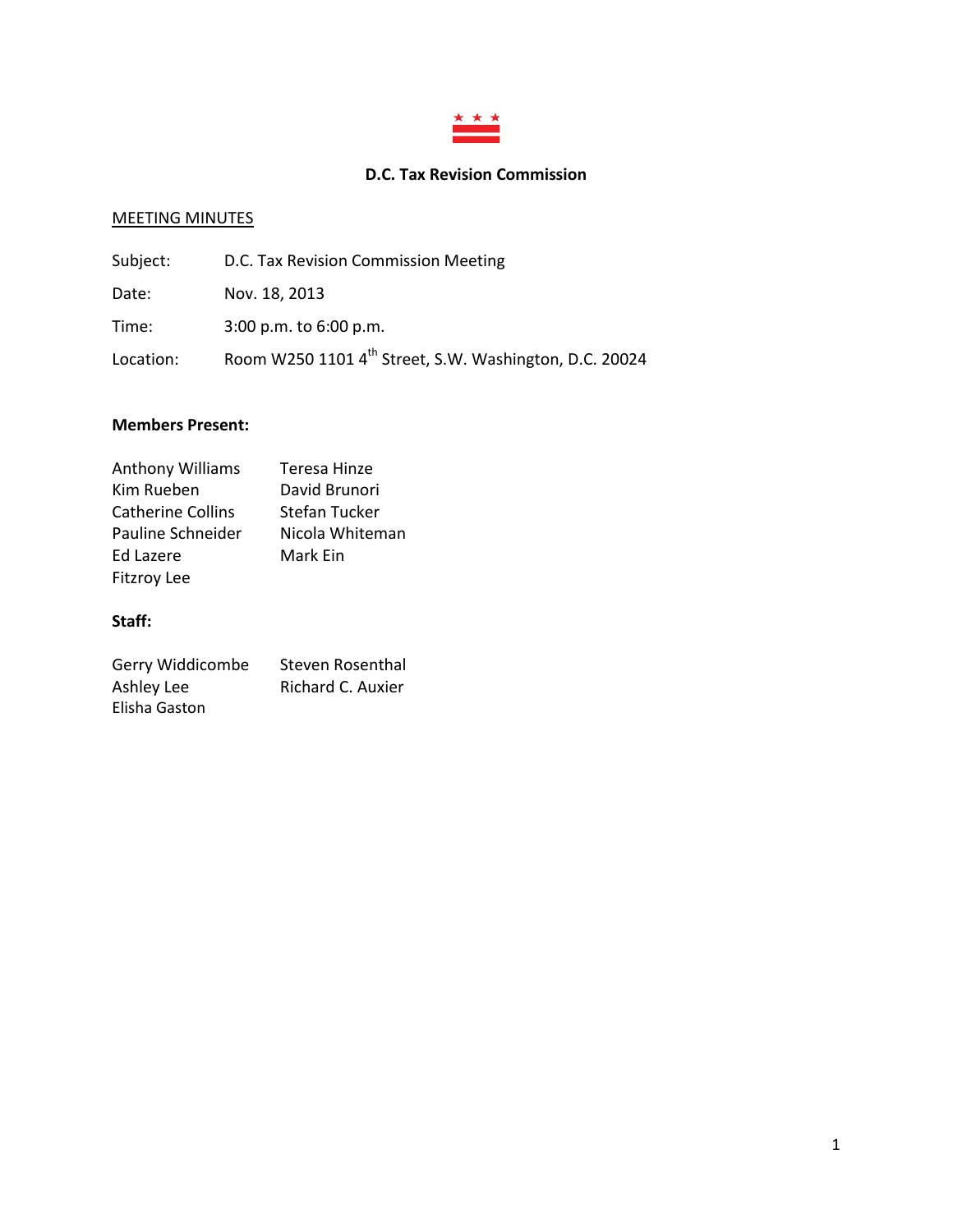### **I. Call to Order (Commission Chair)**

Mr. Anthony Williams, the chair of the D.C. Tax Revision Commission (the "Commission"), called the meeting to order at 3:10 p.m., and began by thanking the Office of the Chief Financial Officer (OCFO), the Office of Revenue Analysis (ORA), and the Office of Tax and Revenue (OTR) for their exceptional contributions to the Commission's work. Mr. Williams said the Commission's next meeting would be held on Dec. 3, 2013, from 3 p.m. to 6 p.m., in the same room (Room W250 1101 4th Street, SW).

# **II. Discussion of Commission Schedule and Deliberation Process**

Mr. Williams announced that the Commission would hear from Mr. Stephen Swaim, a financial economist with ORA, as the first order of business. Mr. Swaim was asked to update the Commission on D.C.'s fiscal outlook (he had made a similar presentation in late 2012). The rest of the meeting would be devoted to discussing and debating the Commission's list of policy options.

# **III. Presentation: Mr. Stephen Swaim—Update on D.C.'s Economy and Revenue Outlook**

Mr. Swaim directed the Commission's attention to the first slide of his presentation. He explained that job growth in D.C. has slowed, but that private sector gains have managed to keep ahead of the recent decline in federal employment. He cautioned that as a result of the sequester, D.C. is no longer outpacing the rest of the country.

Mr. Swaim noted that unemployment and poverty rates remain high, but said that D.C.'s population continues to increase. He said that D.C. resident earnings are also growing as a percentage of income generated in D.C. There has also been an occupancy increase in the real estate market, with a corresponding increase in the building of new apartments and office spaces.

Mr. Mark Ein commented that the general impression is that D.C.'s commercial real estate market is pretty weak right now.

Mr. Swaim said that the real estate market is relatively stable overall. Ms. Nicola Whiteman noted that Mr. Swaim's observations are based on a current snapshot and not ongoing trends.

Mr. Swaim confirmed Ms. Whiteman's point, saying that the future is subject to lots of uncertainty. He said that although D.C. is collecting more tax revenue that growth is slowing. D.C.'s revenue collections surpassed the 2008 peak in 2011, and 2013 revenues are anticipated to include \$250 million additional dollars. The capital gains component of business income and transfer taxes account for much of these excess revenue collections, with some influence attributable to the recent sales tax increase and other changes to the tax code.

Moving on to slide 4, Mr. Swaim explained that D.C.'s September revenue outlook predicts slower growth in income, employment, and revenue for fiscal years 2013 through 2016. He explained that real property tax revenue changes were not much of a factor between 2010 and 2013, but is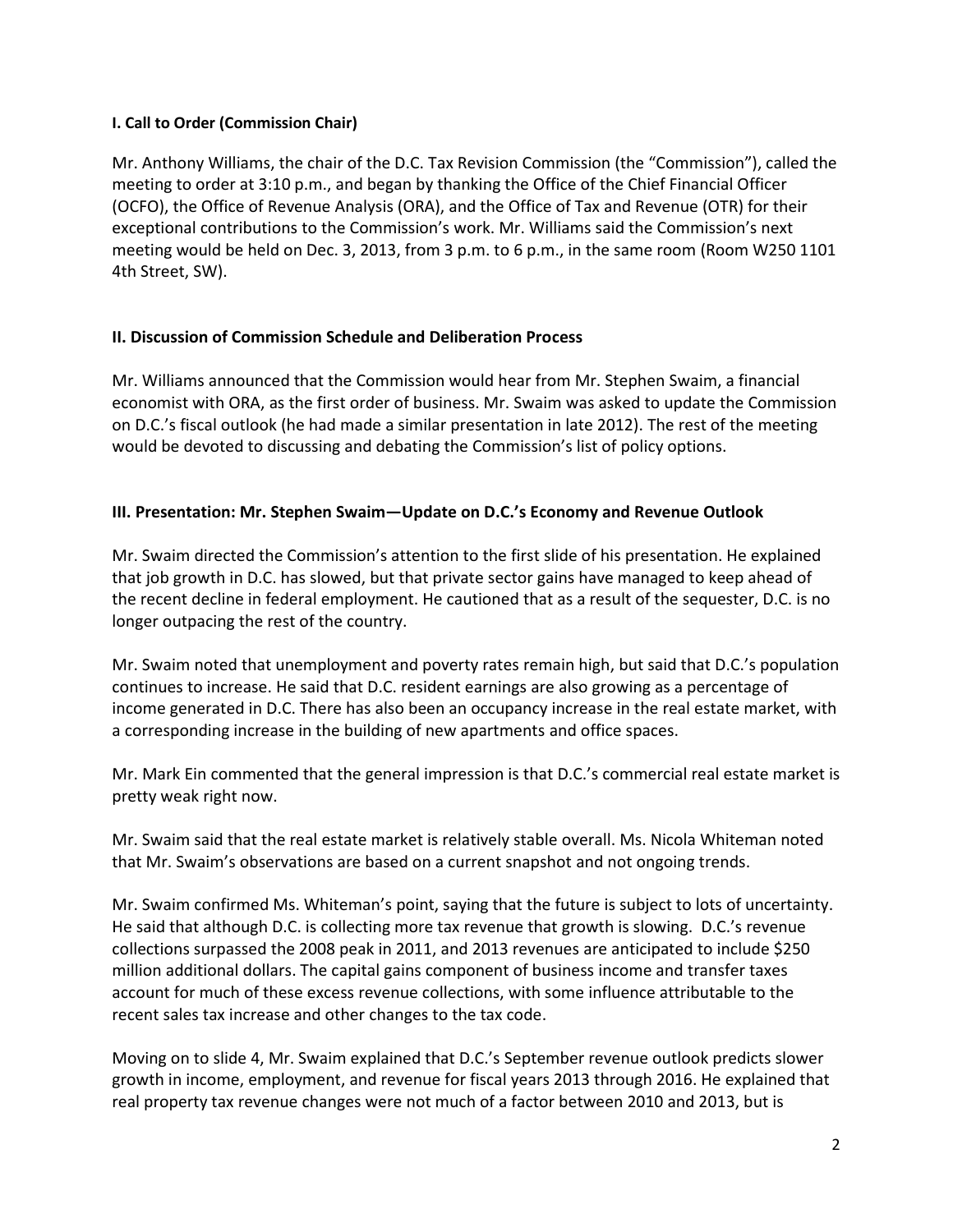expected to hit the revenue stream now that D.C. is on the heels of its next property value assessment cycle.

Ms. Pauline Schneider asked how far the department's revenue projections were five years ago, and whether she was correct in thinking that the projections tend to be conservative—actual revenue is higher than projections.

Mr. Swaim responded that although projections tend to be conservative, they are not unrealistically conservative, and that D.C. does not have a developer's perspective on what will happen in the future.

Ms. Schneider asked whether ORA's projections have ever over-estimated the revenue collections.

Mr. Ed Lazere answered yes, and noted that this was especially true during an economic downturn, when it is hard to predict how bad the recession is likely to be.

Mr. Swaim added that during an economic downturn there are many variables that could affect the end result, including the possibility that certain jobs, like highway jobs, will return to D.C.

Mr. Swaim discussed Slide 5, which summarized the primary issues affecting current uncertainty. First, the government shutdown and the sequester have restrained federal government spending. It is not clear how severe the restraint will be, however, and when and how much this will affect D.C.'s private sector.

Second, private sector diversification: In the face of lagging government and legal services jobs, gains in high-wage employment will have to come from the private sector to some extent.

Third, population growth: Mr. Swaim explained that population growth and job growth are interconnected and interacting forces.

Fourth, real estate: Mr. Swaim pointed out that the limited supply of land and growing economy can sustain increasing property values, but that assessed values can be adversely affected if interest rates rise.

Fifth, federal grants make up about 30% of D.C. revenues, thus federal cutbacks could affect grants and put more pressure on local revenue.

Sixth, the U.S. economy and other outside influences could affect revenue. The pace of stock market gains are not likely to be sustainable, thus a reduction in collections resulting from high capital gains is likely. Additionally, D.C. is especially susceptible to shocks from national security events, and disruptions in global energy and financial markets.

Mr. Swaim explained that uncertainty in economy, and other factors could impact D.C.'s economy, and informs ORA's cautiousness in generating revenue estimates.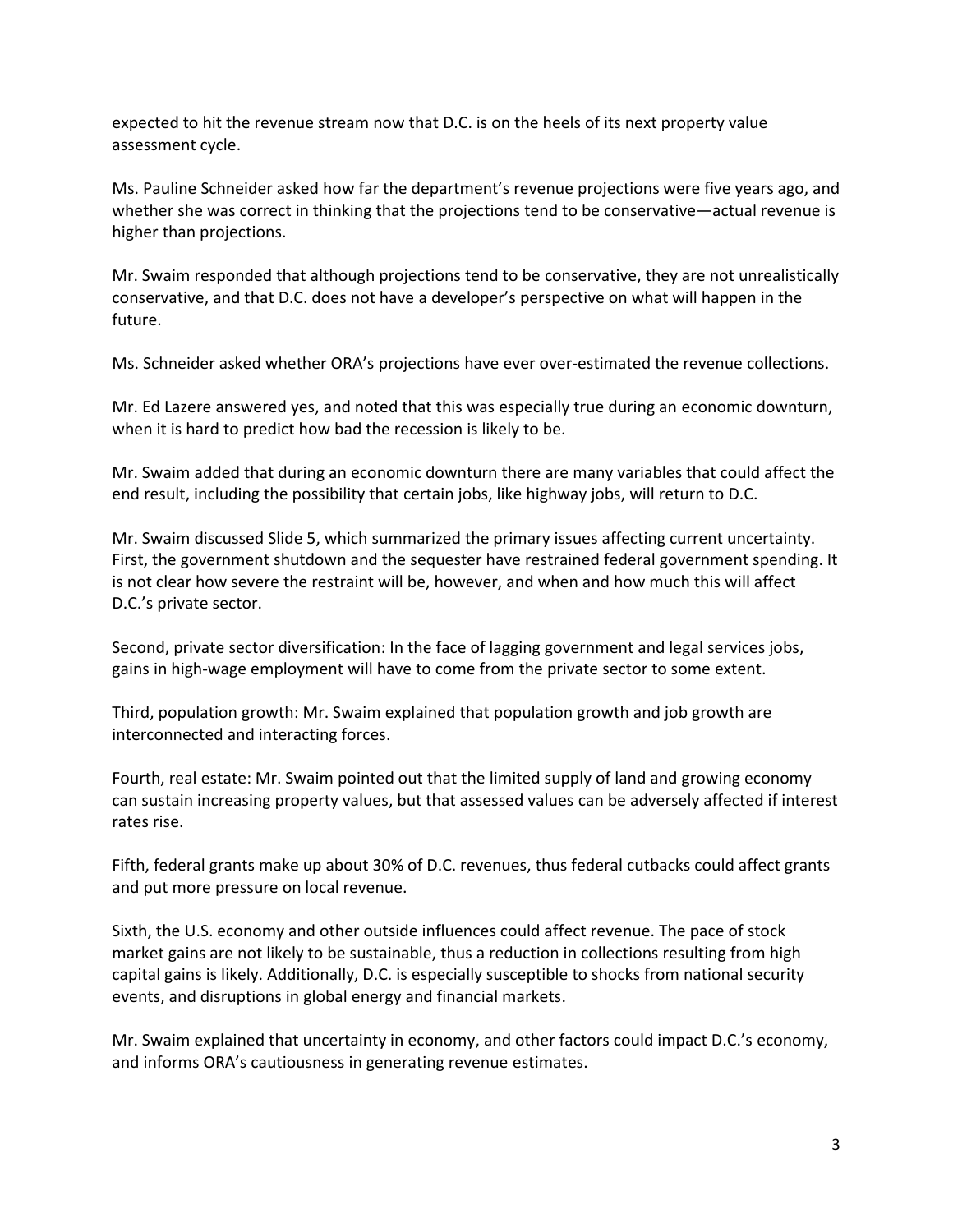He explained that the graphs and table on slide 6 show that there has been growth in private sector jobs over the last two years, but that this growth is less than the U.S. average, and less that the metro area average.

Mr. Williams said that he thinks that there are three scheduled cutbacks in federal spending: The fed is not spending as much on wars, shifting away from the discretionary spending, and experiencing the effects of the sequester on top of all that.

Mr. Swaim said that this was correct, and added that the assumption at this point is that these predictions will materialize. D.C. is going to have to transition as a city and become less dependent on the federal government in the future. He pointed out that D.C. has more jobs now that before the recession, though.

Mr. Tucker asked whether the chart didn't reflect that D.C. was better off before and therefore growth hasn't been as great.

Mr. Swaim explained that municipalities like Detroit were starting from a hole while D.C. was starting from a good place, because the recession did not deliver as huge a blow to D.C. He noted that the model of law firms getting money from more and more people is suffering, that the healthcare reform effort is cause for uncertainty, and competitive online education is something to look out for as far as D.C.'s economy is concerned.

Mr. Ein pointed out that there was a 0.5% job growth rate over a two-year period in D.C. He acknowledged that what is going on in the rest of the world is not great, but noted that although D.C. is a good place for young people, this is not translating into job growth.

Mr. Williams said that you can't have more residents forever unless you have more jobs.

Ms. Rueben said that this is not necessarily a bad thing, because many people are living in D.C. but working in Virginia or Maryland.

Mr. Ein said that there is no reason why we shouldn't try to aim for residents to both live and work in D.C., and that these numbers are eye opening.

Mr. Swaim said that slide 7 shows the demographic story of the last 12 years, as told by the Census data, is that there has been rapid growth during the last four years.

Mr. Swaim said that he did not have this information. He explained that the lower graph shows D.C. population as a percentage of the U.S. population, and that D.C. is gaining in the age 25-44 range and losing residents older than age 64.

Slide 8 included illustrations showing the change in wages earned in D.C. over the last three years compared with people nationwide. Mr. Swaim explained that the take home is that wages earned by D.C. residents is falling behind as a percentage of wage growth in the U.S., even though the rest of the country had a bad recession. He added that relative to this story, resident earnings are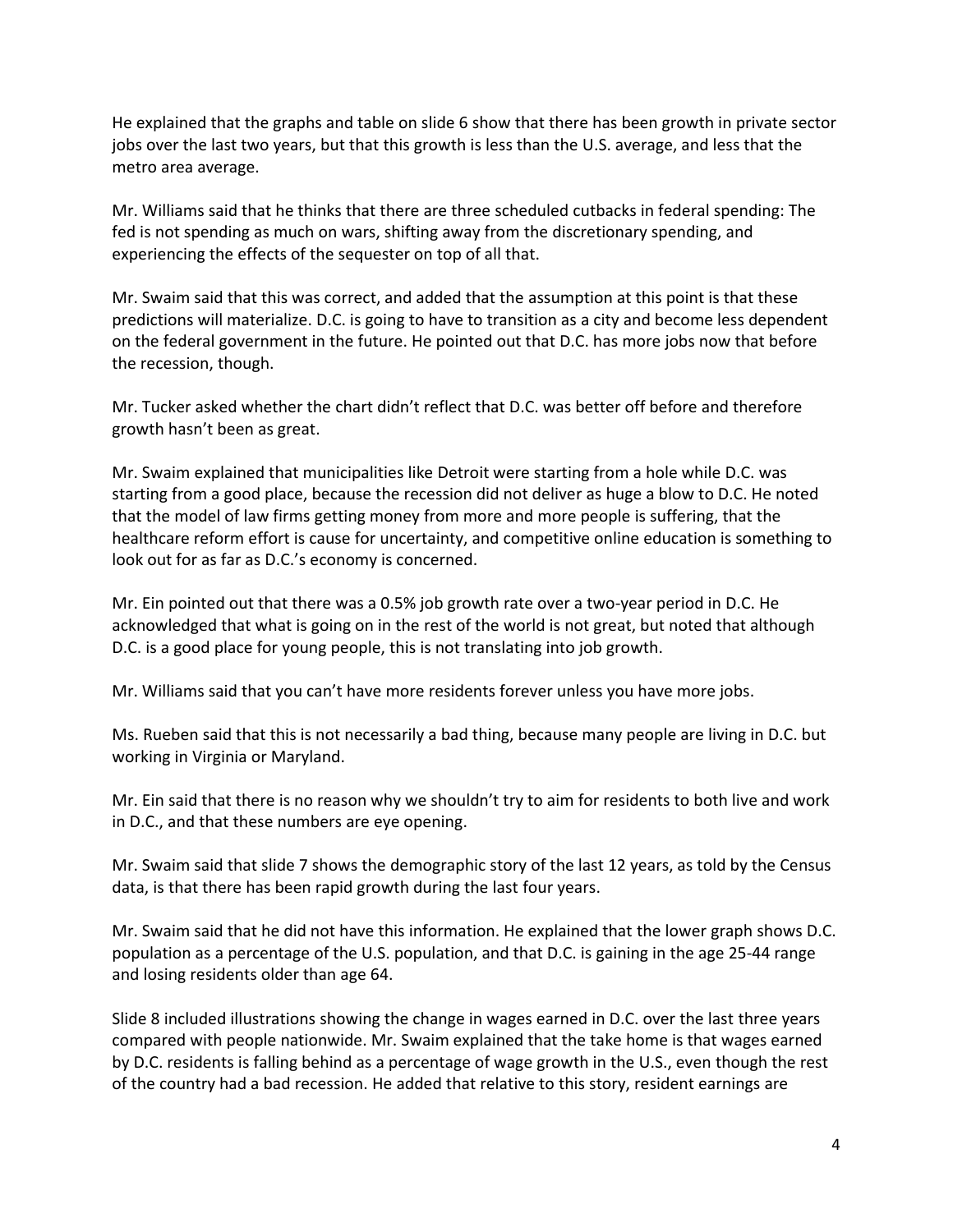growing relative to the size of the economy in D.C. As a percentage of U.S. totals, resident earnings in D.C. are quite high, and property income is significantly higher.

Slide 9 contained illustrations of housing and property values according to the index of the federal housing finance agency. D.C. is well above where it was in terms of property value when the bubble burst in 2008, but other jurisdictions have much lower property values. While personal income and housing prices grew at the same rate in prior years, currently housing prices are growing more rapidly than personal income growth. D.C.'s real estate market is relatively stable, with the most volatility in certain properties such as office buildings, apartments, hotels, etc.

Mr. Swaim explained that although real revenue growth is up, non-tax revenues have seen slower growth. As a percentage of personal income, non-tax revenue has risen slightly, and is expected to fall modestly in the next three years. Real property values have been growing rapidly over the last 10 or so years.

Mr. Ein asked which federal grants and payments are the largest.

Mr. Swaim said that Medicaid is by far the largest, and that there are significant funds for things like highways, education, community grants, housing, etc. He reiterated that Medicaid is the biggest.

Mr. Williams thanked Mr. Swaim for a great presentation.

### **IV. Commission Deliberations**

Mr. Williams asked that Mr. Steve Rosenthal and Mr. Richard Auxier step forward to lead the Commission's deliberations. Mr. Williams explained that follow-up analyses of a few policy options were requested by the Commission, and that Mr. Rosenthal and Mr. Auxier would review those options at today's meeting. Mr. Williams added that no votes would be taken at this meeting, and that commissioners could revisit policy options at the next Commission meeting.

Mr. Rosenthal said that his goal for the day was to get a feel for the temperature of the Commission on some of the options under consideration, in order to develop a plausible list of potential consensus recommendations. Going through the list, Mr. Rosenthal noted that the first policy option, to expand the sales tax base had received support from members, but that a more comprehensive review of the taxable services was requested. He called on Mr. Jason Juffras, a fiscal analysis with ORA, who volunteered to go through the 182 potentially taxable services.

Mr. Juffras compared the services that are taxed in Maryland or Virginia but not D.C. He noted that most services are untaxed in both states, and that D.C. already taxes more services than its neighboring states. But there are 15 services taxed in one of these two states that are not taxed in D.C. If the District taxed these services, however, it would collect approximately \$20 million to \$30 million in new revenue. In 2011, when D.C. more recently expanded its sales tax base, it followed a similar justification by expanding its base to services taxed in Maryland but not D.C.

Ms. Schneider asked what state more closely resembles D.C. in taxing services.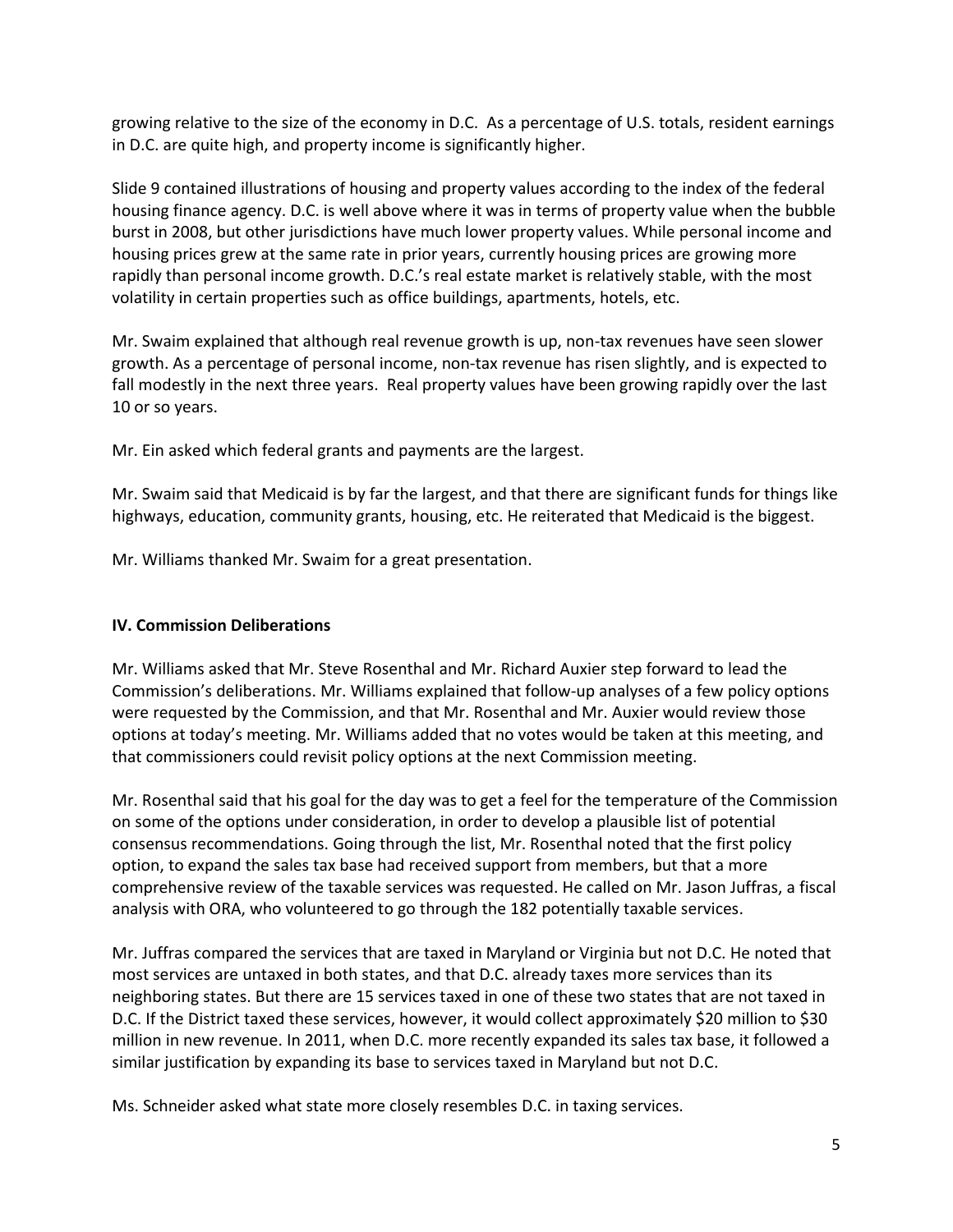Mr. Juffras said that D.C. is closer to Maryland than Virginia. He added that New York recently issued a tax revision commission report, and that their commission did not recommend embracing the option to expand the sales tax base immediately.

Mr. Rosenthal commented that this is considered a politically unpopular idea.

Ms. Reuben asked whether there are private airports (one of the services taxed in Virginia) in D.C., and noted that this could limit D.C.'s ability to broaden its tax base.

Mr. Lazere commented that if the goal of the sales tax measure is to increase revenue source, then a tax on services is good policy, especially when we carefully consider what people are spending on. For example, he noted that residents were unlikely to take dry cleaning outside D.C. to avoid paying a sales tax. He said that D.C. already taxes dry cleaning, but nobody goes to Maryland or Virginia as a result. Mr. Lazere added that there are many online services not taxed in D.C., Maryland or Virginia. He said that D.C. should send a signal that it is okay to broaden the sales tax base, even if Maryland and Virginia are not on the same page.

Mr. Rosenthal brought up the next policy option, explaining that it relates to the unincorporated business franchise tax (UBFT). He said that the investment management firm, Avenir, testified about creating an exception to the UBFT for passive investment funds in December. Because investment pools are currently subject to the UBFT, none operate in D.C. He explained the option now under consideration was to follow the New York City approach to exemption investment funds for such taxes.

Mr. Rosenthal explained that if an investment fund is organized in D.C., and does business in D.C., then all returns of the investment fund are subject to the D.C. UBFT. New York City also has a UBFT, but investment funds are provided a "safe harbor" so that the capital is not taxed. The management of that capital, however, is taxed. New York City's tax is therefore not a tax on the investment returns. Mr. Rosenthal explained that in sum, the option being considered is to exempt investment funds and investment returns, but not the advisory fees involved, so that D.C. would parallel New York City.

Mr. Tucker asked whether Mr. Rosenthal was saying that right now D.C. is collecting nothing, and something would be better than nothing.

Mr. Rosenthal said that is the assumption, but it needs to be checked.

Ms. Reuben asked whether or not we have any investment companies in D.C.

Mr. Rosenthal said that he knows of one such company in D.C.: Carlyle.

Mr. Lazere asked if Carlyle avoids the UBFT.

Mr. Rosenthal said he did not know, but that D.C. does not have a vibrant money management industry, because if companies tried to set up in D.C. they would have to pay the UBFT.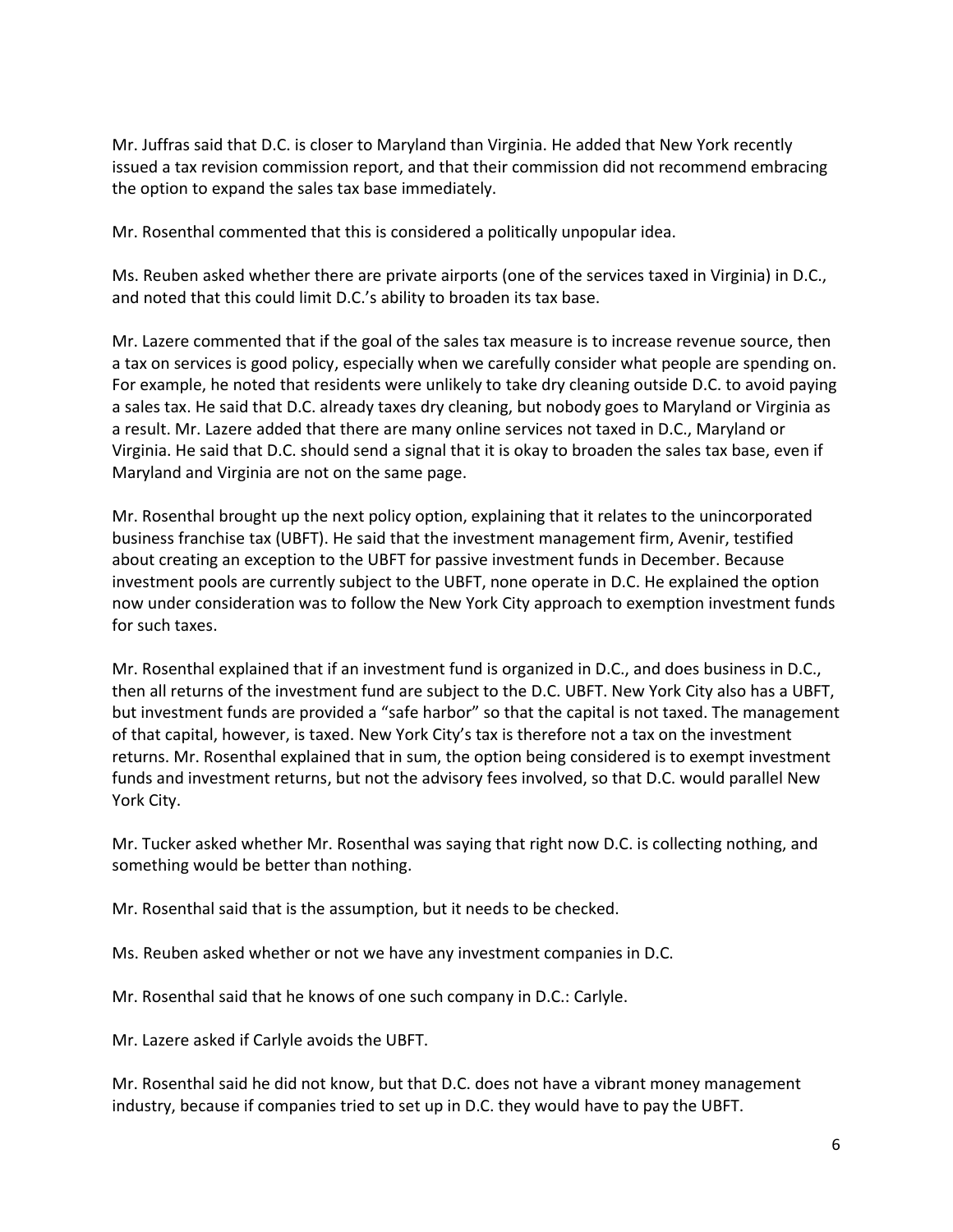Mr. Ein said that investors cannot operate if paying this tax.

Mr. Lazere asked how this works in other states.

Mr. Ein explained that other states do not tax LLCs, and only impose tax where the investors live via the individual income tax. He added that D.C. has an exemption from the UBFT all other professional services, and that this is an industry that should have a good base in D.C. He asked how these companies are taxed in Virginia and Maryland and suggested that if D.C. changes its laws, it should do it in a way that encourages people to move to D.C.

Mr. Rosenthal said that every business has service and capital components. He noted agreement among various courts, that capital is a critical piece of the investment fund business, and taxing them is not simply a tax on their income. He asked why the services of every business should not be exempt from tax if those of investment funds deserved to be exempted.

Mr. Ein asked whether the UBFT is mostly collected on real estate.

Mr. Williams asked whether the Commission could get an analysis of what would happen if D.C. did not tax the management piece of investment services.

Mr. Ein commented people living in D.C. when they are starting investment firms are advised by their attorneys to leave the District.

Mr. Rosenthal said that at the federal level, the U.S. government does not exempt a foreigner who engages in financial services in the U.S., although they exempt the capital.

Mr. Ein said that if D.C. residents pay this tax, they get it deducted from their individual taxes.

Mr. Rosenthal pointed out that residents do not receive a complete refund.

Mr. Tucker added that the option being debated would bring more people into D.C and could be a significant boost to the local economy.

Mr. Williams announced the Commission would now hear from Ms. Reuben, who would report on the subcommittee deliberations on individual income taxes.

Ms. Reuben first thanked the staff at ORA for being extraordinarily helpful to the subcommittee, noting that they were working, even as of that morning, to help the subcommittee understand the numbers. Ms. Reuben explained that the subcommittee examined numerous ways that the Commission could recommend making the income tax more progressive.

She said the subcommittee decided D.C. should conform its income tax filing statuses to the federal government. Separate rates would apply to the categories of married and head of household as opposed to single or married filing separately.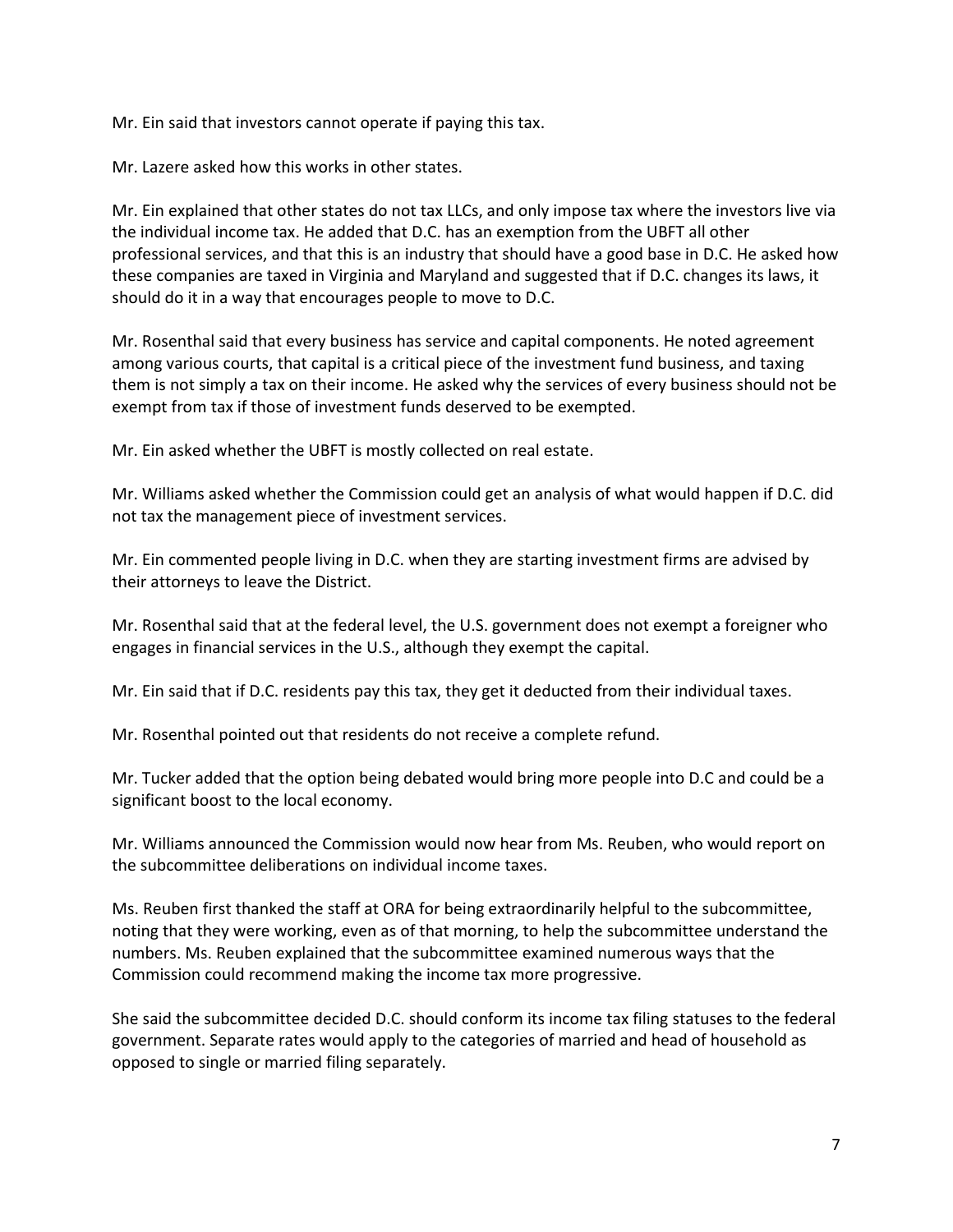Ms. Reuben added that the subcommittee considered Mr. Tucker recommended tax brackets but determined that this approach was cost prohibitive. She said that even with a top rate of 9.5% the package still costs hundreds of millions of dollars.

Ms. Reuben said that the subcommittee considered additional options that were much less generous in revenue cost. She said that one option lowered most rates, except for people in the top two income brackets, and the other option gave less tax relief to middle-income brackets. Neither option moved the top rate above its current level of 8.95%. She added that these options expanded the earned income tax credit (EITC) for childless workers. Ms. Reuben also added that the subcommittee wants to raise D.C.'s standard deduction and personal exemption to the federal levels but cautioned this cost a significant amount of money.

A few commissioners asked that future analysis use federal adjusted gross income (AGI) instead of D.C. taxable income and Mr. Fitzroy Lee said this was possible.

Ms. Hinze suggested that the Commission use the federal AGI because this reflects how people view their taxes.

Mr. Lazere commented that the best options for the income tax reform are those that would lower taxes for moderate-income families, since they are currently paying a disproportionate share of income in D.C. taxes.

Mr. Tucker added that people below a certain income level do not itemize and do not take advantage of deductions, and asked what percentage of people this were in this category.

Mr. Rosenthal said roughly 80% of residents earning less than \$75,000 take the standard deduction. He moved on to speak about changes to itemized deductions that were scheduled to take effect in the coming fiscal year.

Mr. Lee said that one possible trade off would be to phase out the limits on itemized deductions while gradually raising rates, or phasing out exemptions on a quicker schedule.

Mr. Rosenthal said that it is worth hearing the sentiment of members on whether they believe the top rate should be raised or not.

Ms. Reuben said that one good idea would be to see if D.C. could move Schedule H from the income tax to the property tax. She added that if taxpayers are eligible based on the prior year's income, perhaps they could be taken off the property tax role to ease the burden on some of these people that we worry about getting into trouble.

Mr. Lazere noted the tax rate increase in the packages did not start until \$350,000 and that this seemed inefficient considering such taxpayesr benefit from the rate cuts to lower brackets.

Mr. Williams then announced he would like to spend a few minutes discussion the Commission's recommendations for tax administration and how it planned to work with D.C.'s new CFO, Jeff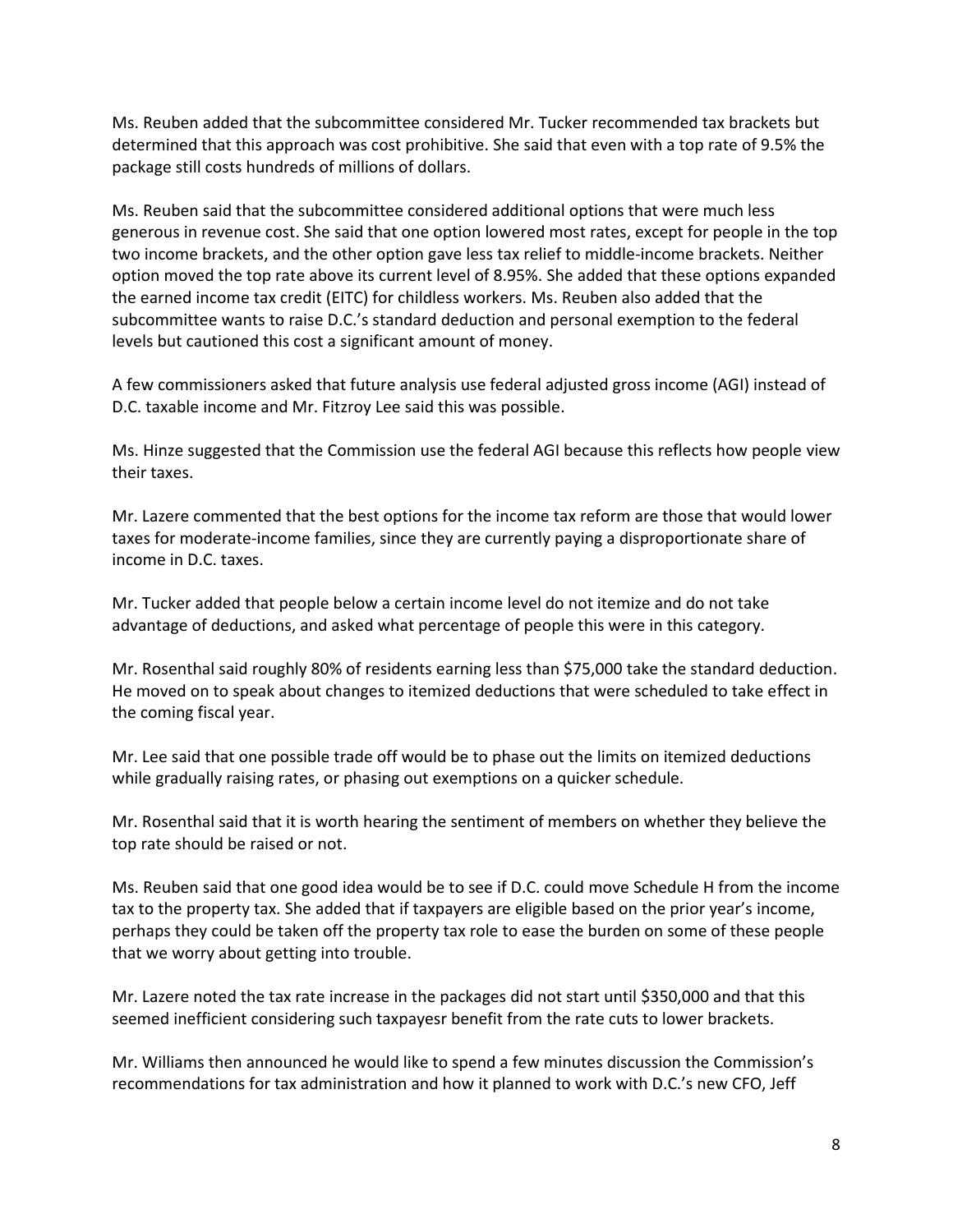DeWitt. He then introduced Mr. Gerry Widdicombe, who provided a breakdown of tax administration considerations.

Mr. Widdicombe said the Commission would pass on all testimony and report from the prior meeting on tax administration to Mr. DeWitt. He said the staff would also compile recommendations from its discussions and present an options list to commissioners at a later date.

Ms. Nicole Whiteman added that perhaps if there is consensus on some options it might be helpful for the CFO to see them. She added that a long term commitment to training employees is important, and that this is necessary to improve efficiency and address other issues.

Mr. Tucker said that on the administration side of OTR, one of the things that happens is that they cannot hire non-CPAs to be revenue analysts, despite the fact that there are many qualified lawyers with no jobs, who would happily fill current voids. He asked whether this was a part of the conversation. Mr. Widdicombe answered, "yes."

Mr. Widdicombe then moved the discussion to funding options for the Commission's package of recommendations. He asked whether the Commission would want to recommend a revenue neutral package or one that cost revenue.

Mr. Williams added that Mr. Widdicombe and himself have been briefing D.C. councilmembers on how the Commission is looking at things and where the Commission is in developing the framework for funding its recommendations. He added that \$18 million had already been provided by the Council to fund the Commission's reforms.

Mr. Ein pointed out that these options assume that the Commission will operate with static revenue analyses. He said if D.C. lowers rates then there will be more economic activity over time, which would increase revenues and make up for some of the immediate losses. He added that one of the best things we can do for the city is create a vibrant economy, and that he does not want to hamper D.C.'s long term potential.

Mr. Lee pointed out that the problem with the dynamic story is that you have to decide whose model you believe about how people react to changes in the tax code. He added that the predictions can be dramatically different. Some forecasters expect no behavioral reaction while others expect companies and people to make big changes.

Mr. Ein said that he'd assumed that people would react to the changes being considered, and that the Commission should, at the very least, incorporate some semblance of a sanity test that examines the option at a macro level to determine if it is likely to hurt the economy.

Mr. Lee suggested that maybe in case the economy does better than expected, then the Commission might consider incorporating a conditional increase in the target rates that would occur gradually. He added that this would be a cautious approach.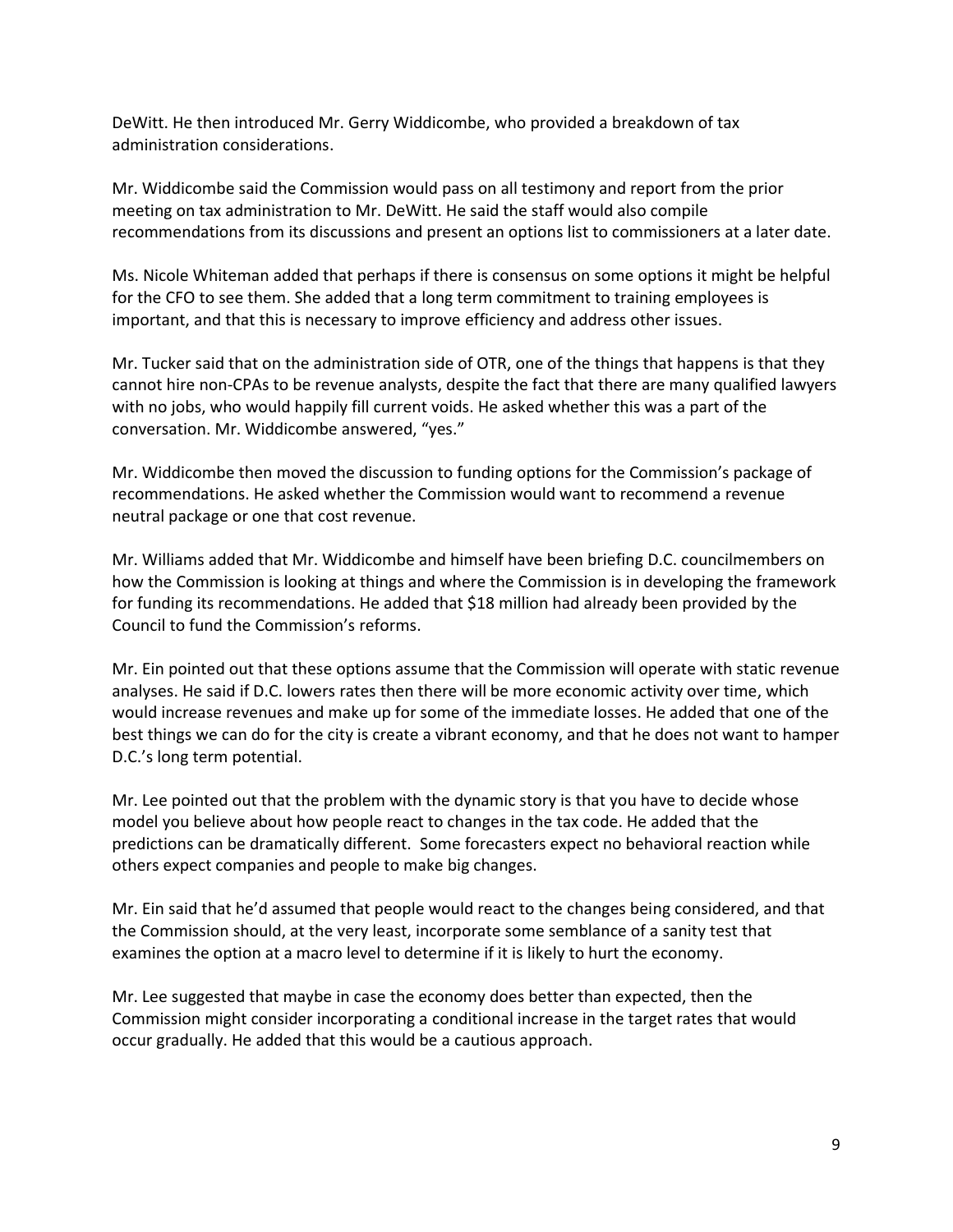Mr. Lazere commented that the Commission should go through the entire list of options to determine what the cost of each would be, and adjust the options based on balancing the total costs in order to make the recommendations more politically viable.

Mr. Rosenthal explained that the chart provided to members was color coded, as a method of indicating the perceived temperature of the Commission on each of the policy options. He said that the options highlighted in red received little support from commissioners in prior deliberations, the options highlighted in yellow had some support, and those highlighted in green were strongly supported. He added that this discussion was intended to determine whether the staff was correct in its perception of staff consensus.

Mr. Ein said that he was surprised to see that option No. 6 (increasing the sales tax rate on parking, hotels and restaurants) was highlighted in red, since he believed it to be more of a yellow.

Mr. Williams disagreed and said it was a non-starter.

Mr. Tucker added that option No. 6 would hurt D.C., which is good reason to leave it alone.

Mr. Ein argued it should be yellow. He added increasing these sales tax rates were better options than some of the other revenue raisers on the list.

Ms. Reuben pointed out that a significant drop in hotel stays occurred when New York significantly increased their rates.

Ms. Catharine Collins said that there are three or four different hotel taxes, and that if the Commission wants to recommend middle income tax relief, this option should be seriously considered.

Ms. Reuben asked, "If yellow means have not decided, then when do we decide?"

Mr. Rosenthal said that this exercise is designed to see how close Mr. Auxier and himself were with their assessments of consensus.

Mr. Tucker commented that the option to increase the general sales tax rate from 5.75% to 6% is red but should be green, because there is no reason to impose a rate lower than both Virginia and Maryland. He added that at the time the D.C. Council went back and decreased the rate to 5.75%, Virginia's rate had not yet been raised to 6%.

Ms. Whiteman said that the parking tax was just increased, and that she is wary of making suggestions in areas where the Council has taken recent actions to adjust the rate. She added that the Council has already indicated where they want to be on those particular areas.

Ms. Schneider asked whether the Commission should consider any option off limit that the Council acted on recently or not.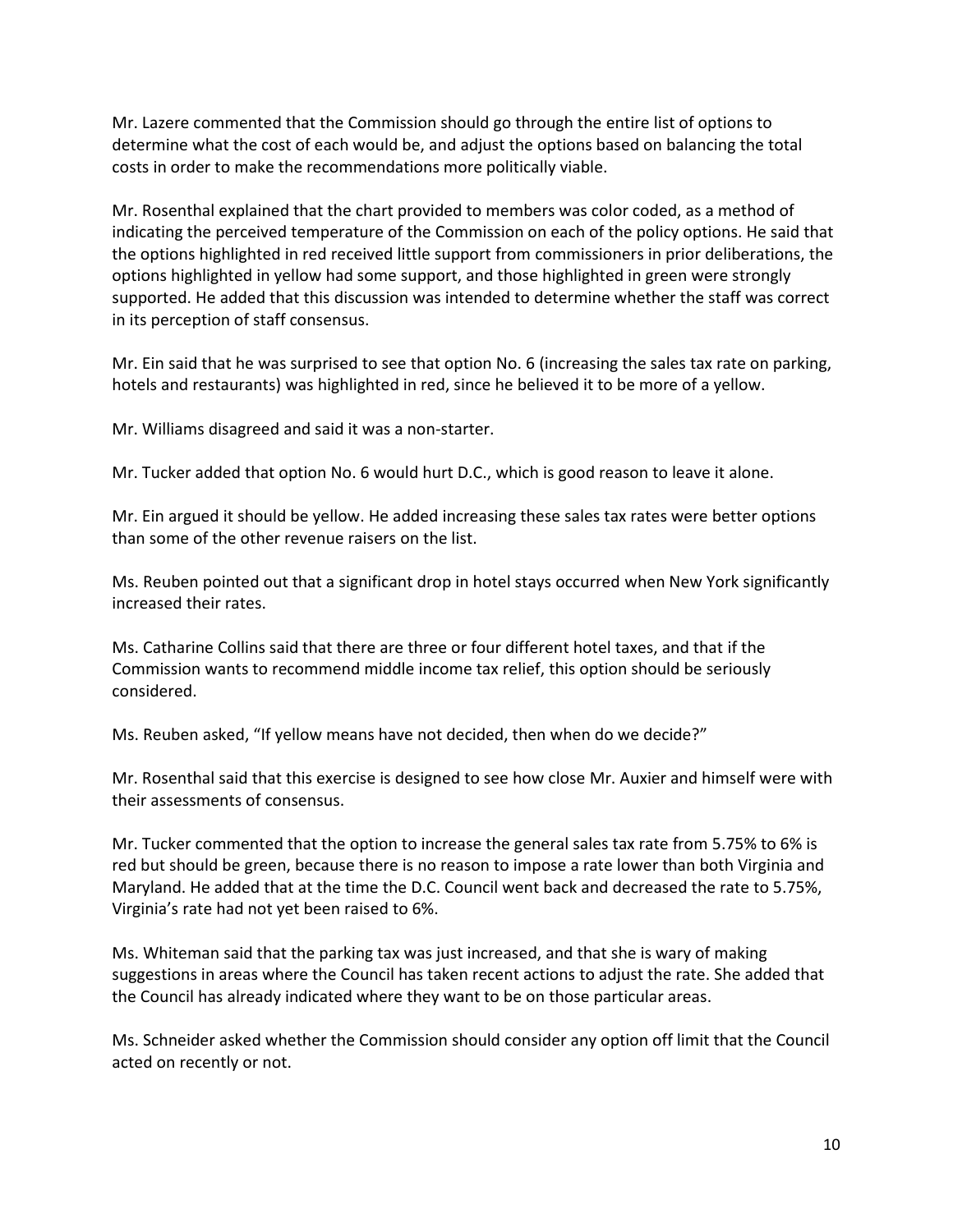Ms. Hinze said that she believed the Commission's thoughts about option No. 4 might have changed after members heard the testimony about administrative concerns.

Ms. Reuben asked whether the Commission will be proposing a package that it hopes will be passed in the next year or two, or a package that is designed to make statements that we think are important.

Mr. Williams said that the hope was to get a package enacted soon.

Moving on, he asked the Commission to consider the coding of the options on D.C.'s individual income tax. He added that there will be tradeoffs to consider for some of the options, and that the Commission might want to examine some of these changes together.

Mr. Rosenthal informed the Commission that contrary to much higher early predictions, option No. 12 (expanding the EITC to childless workers) is actually expected to be far less costly that originally estimated. Mr. Rosenthal added that Ms. Reuben came up with a suggestion to make the EITC change less costly.

Ms. Reuben explained that her suggestion involved limiting the expansion of the age groups among other things.

Mr. Rosenthal reminded the Commission of its discussions about the interaction between the federal and D.C. limit on itemized deductions. He added that this would likely create a stir among D.C. residents, who were likely view the cumulative effect of federal and D.C. phase outs as a double hit. Mr. Rosenthal mentioned Mr. Lee's suggestion that the Commission consider choosing the level of itemized deductions that we want for each income bracket based on the level of tax that we want to come from people in each bracket.

Mr. Lazere asked whether the issue was not that there were different rates at D.C. and federal levels, and that D.C.'s limits applied *after* the fed. He added that this particular issue would not be difficult to address to do away with the interactive effects.

Mr. Williams suggested that the Commission consider various factors to inform its recommendations, including economic effect and legislative history.

Mr. Lazere said that he agrees with those who think that the Commission should not take politics into account for every option, but added that it should also not try to push options through that are simply not going to happen.

Mr. Williams noted his respect for the Commission's discussions about fairness and progressiveness, but noted that D.C. is already one of the most progressive tax systems in the U.S.

Mr. Lazere pointed out that though Mr. Williams made a good point, Middle income people in D.C. pay a combined tax rate that is the third highest in the country.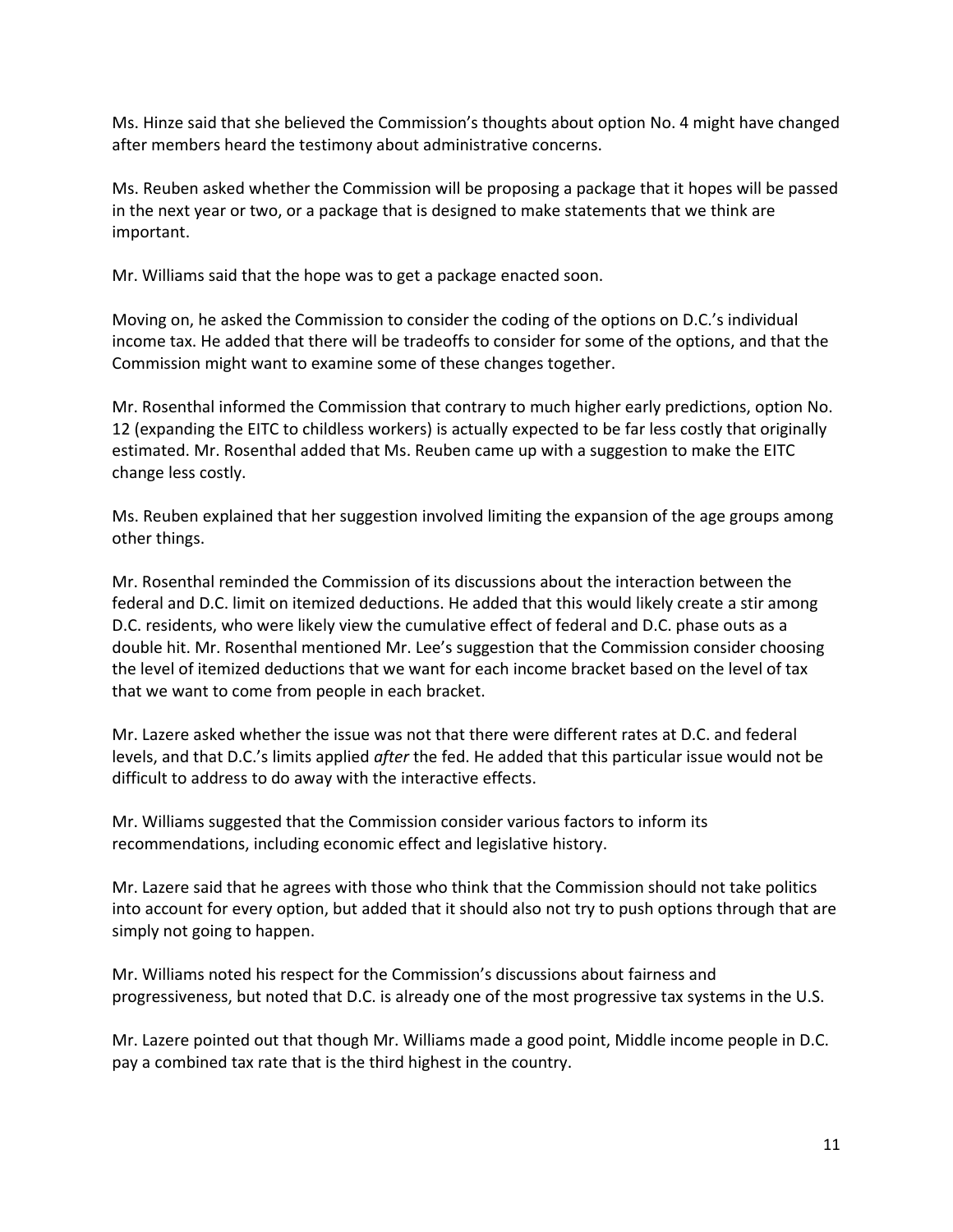Mr. Auxier noted that D.C. does simultaneously have one of the most progressive tax systems when compared with other states and also has its middle-income residents paying a disproportionate share of income D.C taxes.

Mr. Ein commented that he does not think that a lot of residents understand how to think about progressivity in this combined tax rate manner, and that consequently, the Commission may have some explaining to do depending on its recommendations. He added that the reality is that people think that D.C.'s tax system is progressive, and doing too much to make the income tax more progressive might lead to a very ugly public reaction. He added that currently, a large number of wealthy people work in D.C., but live as close to D.C. as possible without living in it. He said that the Commission should avoid these negative consequences if it can do so.

Mr. Ein pointed out that it was his understanding that the Commission's operating principle was to lower rates and broaden the base in order to promote a robust economy and job growth. He added that D.C. has horrible unemployment, that many have a poor standard of living, and that the best thing the Commission can do to fix this is to help the economy.

Ms. Reuben commented that high rates are likely to send a certain message, but this depends on how the higher rates are implemented.

Mr. Ein said that he would lean towards ones like the hotel tax that do not fall on residents.

Mr. Lazere agreed, and added that signaling is very important. He noted that what the Commission heard on Friday was that some people decide where to live because of taxes, but not so much when rates are changed. For example, New Jersey raised its top rate by 2.6 points five years ago and people did not migrate in response to this change in the income tax rate.

Mr. Ein noted that there is a big concentration of people living right over the border in Virginia.

Mr. Rosenthal said that D.C.'s estate tax is still locked into the old federal credit, and that the Commission considered suggestions and comments from various estate tax practitioners. He said that option No. 25 (raising the estate tax threshold) attracted the most interest, and that New York's Tax Revision Commission has just come out this week with a suggestion of moving its threshold to \$3 million.

Mr. Lazere said that he contacted some academics who studied this issue, and that statements from them would go up on the Commission's website.

Mr. Willimas said that he respects the professor, but sending the right signal is important. He explained that many residents have seen a rise in property values, and that many of them are now exposed to the estate tax.

Ms. Schneider added, "Because you want us to stay."

Mr. Tucker said that he knows from his own practice and his contacts in the area that people are moving because they don't want to pay the estate tax.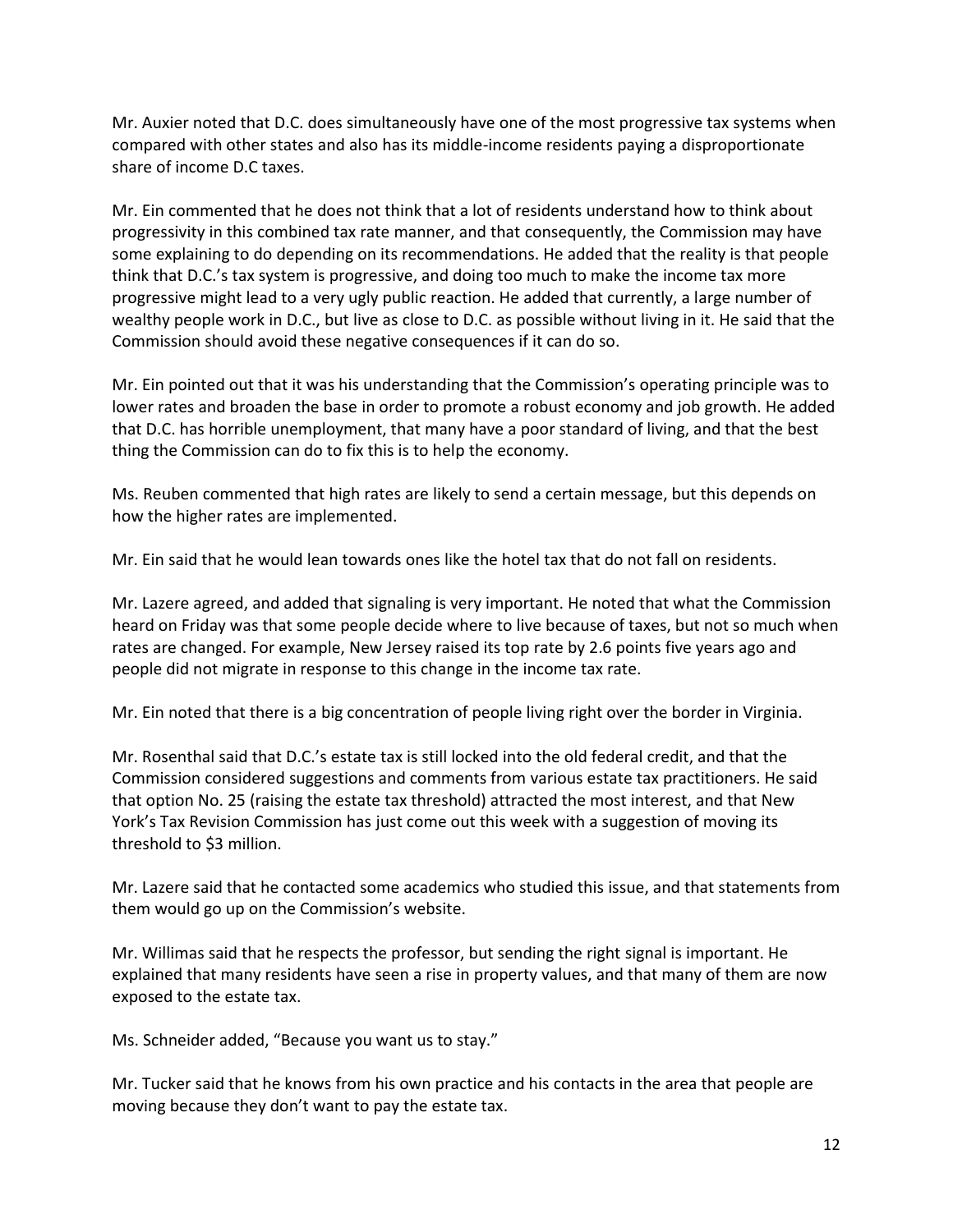Mr. Reuben said that it is easy to misinterpret mobility patterns, and that the mobility pattern suggests that people are moving for other reasons, like the desire to live in a warmer climate.

Mr. Tucker added, with apologies, that he is not sure that Northern Virginia is much sunnier than D.C., and that people are nonetheless moving there all the time. He added that the cost of the estate tax is only \$15.8 million and the Commission should use this to keep its residents.

Mr. Lazere said that the tax is only valuable as a signal, and does not really affect moving decisions.

Mr. Rosenthal asked the Commission to now consider business taxes. He said there appeared to be agreement that implementing a gross receipts tax is too costly. But there is also agreement that business franchise taxes should be cut.

Ms. Reuben said that the Commission should consider what signals it was sending to whom.

Mr. Rosenthal pointed out that it is possible and a good idea to send different signals to each group. He said that there was prior interest in business tax cuts by cutting either the commercial property tax or business franchise tax rates. He added that there was also interest in moving to a single weighted sales factor apportionment formula. Mr. Rosenthal also noted that there had been a couple of pitches for reducing capital gains taxes for QHTCs from Mayor Gray's office that the Commission must consider.

He then noted that the Commission was also still debating the possibility of adopting a local services fee or PILOT program. Mr. Rosenthal explained that the service fee option had been modified to exempt businesses with four or fewer employees. This exempts more than half of D.C. employers, but 90% of employees in D.C. work for large employers

Mr. Williams suggested that the Commission seek a formal opinion on the legality of this option.

Mr. Ein commented that although he would suggest protecting from collateral damage by carving out smaller non-profits and the like, big non-profits that are well funded should be required to pay.

Mr. Rosenthal said that the idea is to cut the franchise tax, and to offset it somewhat with this fee.

Ms. Hinze expressed concern that the Commission was attempting to tax for services, yet these companies are paying property taxes though their rents. She also warned this fee would not reach those who do not file quarterly wage reports like partners or contractors. She noted that she spends a lot of time sorting out improperly filled reports from businesses.

Mr. Rosenthal said that if the funds were used to cut taxes for tax-paying businesses, the losers would be law firms that do not pay franchise taxes and nonprofits.

Mr. Ein pointed out that a small dollar amount per head will be fine for law firms.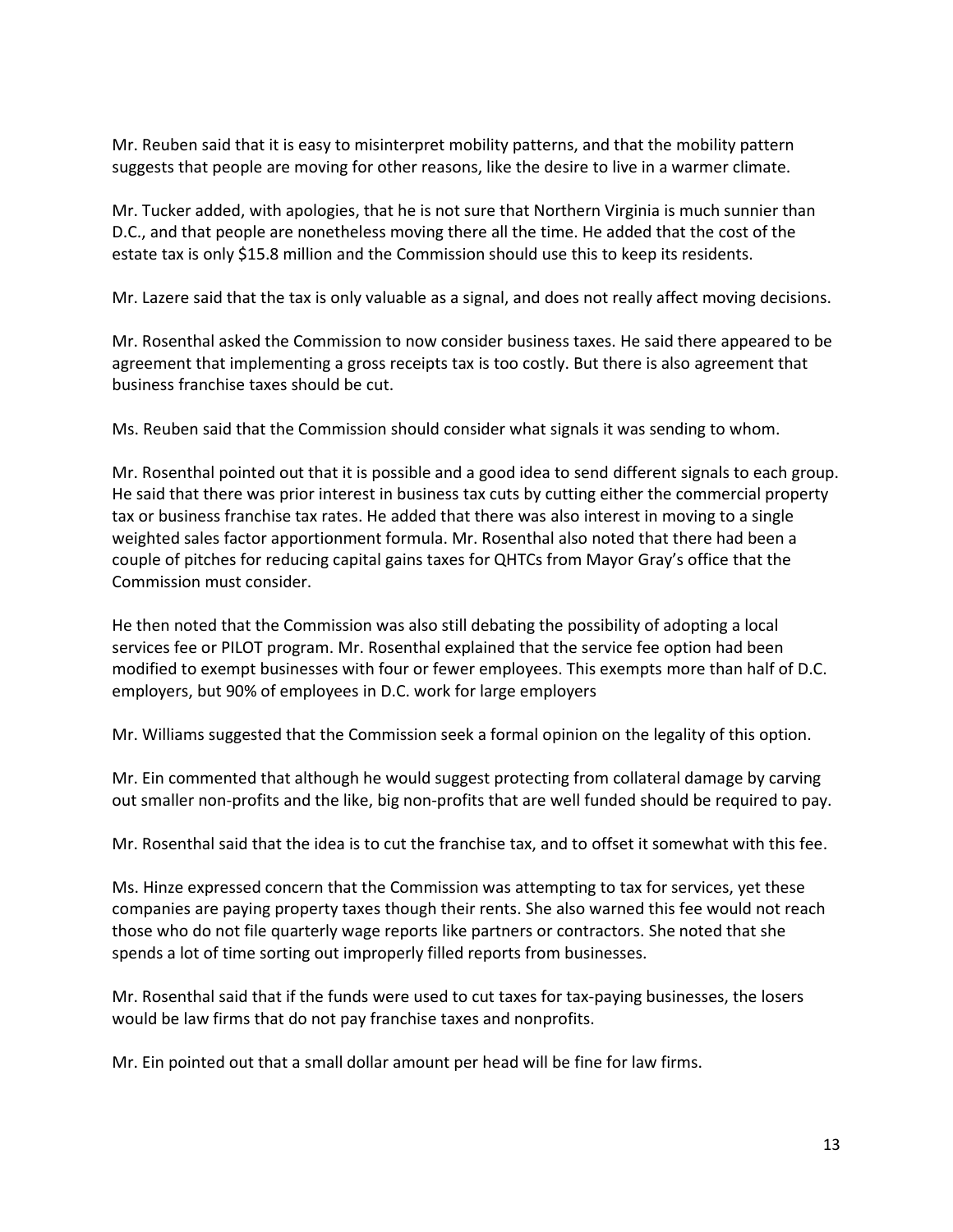Mr. Lazere said that this would help the Commission pay for some its tax relief and broaden the city's tax base.

Mr. Rosenthal then asked the Commission to consider the color coding of the property tax options. He explained that there is some interest in reducing commercial tax rates, which are high, but this would be a very expensive change. He added that every penny of property taxes would cost \$6 million in revenue.

Mr. Williams noted that another idea was to consider doing this in certain specific parts of D.C.

Mr. Tucker said that looking at the optics, the Commission would be better off focusing on individual income tax rates and franchise tax rates.

Ms. Whiteman asked whether the option to reduce the commercial property rates would do so all at once or be phased in. She noted that the Commission had discussed a possible phase in reduction after there was push back on reducing the rate all at once. She then asked if the Commission wanted to do anything regarding Class 3 and 4 properties.

Mr. Rosenthal raised the testimony of the former administrator in charge of blighted and vacant property, in which the Commission head that the system is working pretty well.

Ms. Whiteman noted that this is not what she heard. She heard that there is a low collection rate, and that there are other issues with administration. She suggested that the Commission consider thinking about what else could be done.

Mr. Rosenthal noted there were extensive reports and lengthy discussions on trying to develop a PILOT program, which could get funds from non-profits, but the Commission heard testimony during the last public meeting that nonprofits provide such large benefits and ought to be spared from tax altogether.

Mr. Tucker said that in the case of the hospital association, this argument may be valid, but that universities, as far as he is concerned, get a tremendous amount of benefit from the city and don't pay any property tax.

Ms. Reuben said that the Commission should have some language in its recommendations which describes its deliberations about implementing a PILOT, as a strategic way to encourage the Council to see the comparable benefit of a local services fee.

Mr. Ein noted that broadening the tax base is a good idea and would fill the gaping revenue hole from the Commission's other suggestions. He added that these companies are not part of the tax base and that the Commission should try to get them within the base somehow. He said that this is the idea is sustainable in the long-term, although it may take an ounce of pain to get it there.

Ms. Collins said that in order to avoid a PILOT in Virginia, you have to show that you are benefitting the community.